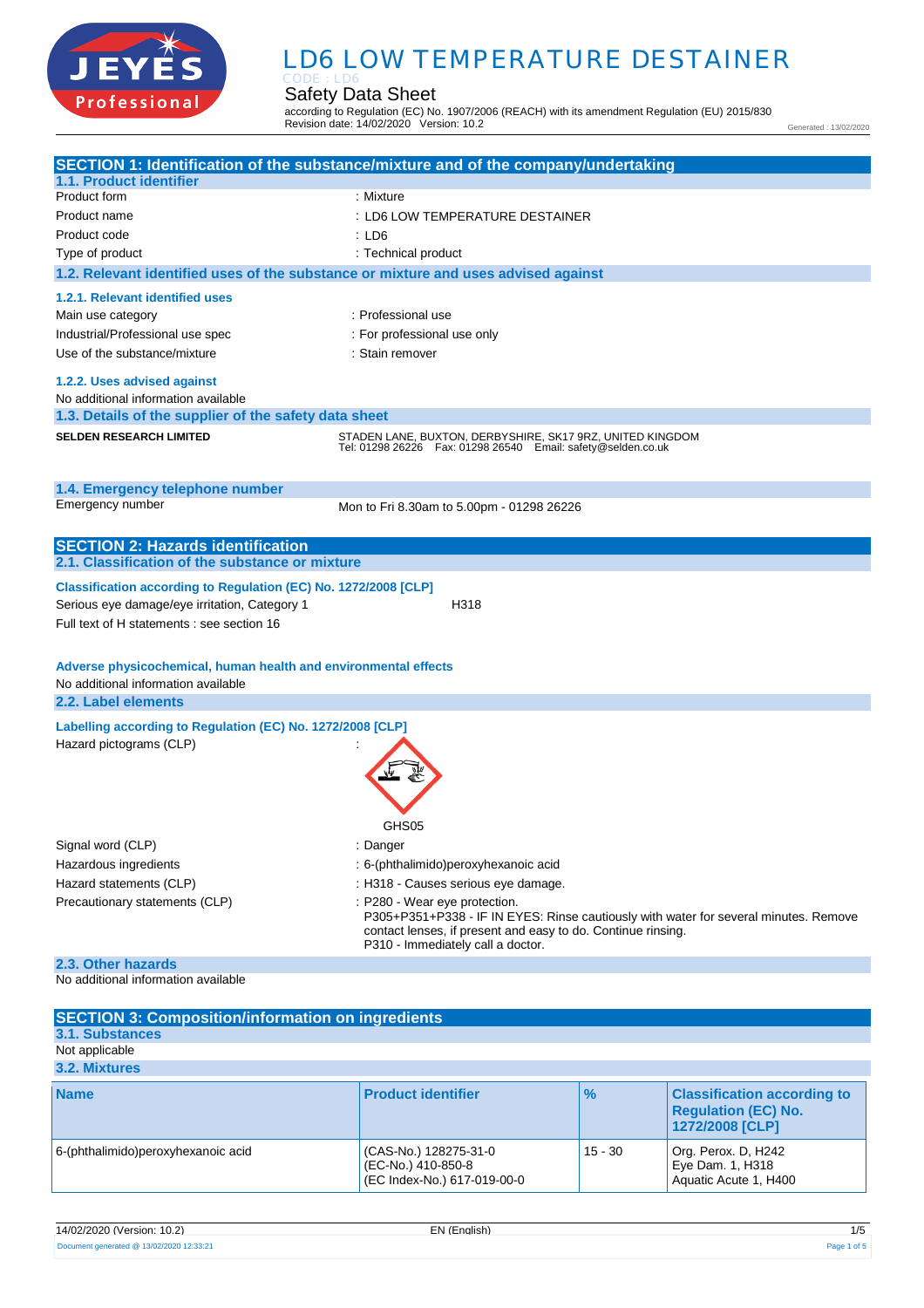# Safety Data Sheet

according to Regulation (EC) No. 1907/2006 (REACH) with its amendment Regulation (EU) 2015/830

| Disodium dihydrogen (<br>hydroxyethylidene) bisphosphonate | 7414-83-7<br>(CAS-No.)<br>231-025-7<br>$(EC-NO)$ |  | Aquatic Chronic 4, H413 |
|------------------------------------------------------------|--------------------------------------------------|--|-------------------------|
|------------------------------------------------------------|--------------------------------------------------|--|-------------------------|

Full text of H-statements: see section 16

| <b>SECTION 4: First aid measures</b>                                                              |                                                                                                                                                                                                    |
|---------------------------------------------------------------------------------------------------|----------------------------------------------------------------------------------------------------------------------------------------------------------------------------------------------------|
| 4.1. Description of first aid measures                                                            |                                                                                                                                                                                                    |
| First-aid measures general                                                                        | : Get medical advice/attention if you feel unwell.                                                                                                                                                 |
| First-aid measures after inhalation                                                               | : Remove person to fresh air and keep comfortable for breathing.                                                                                                                                   |
| First-aid measures after skin contact                                                             | : Wash with plenty of water/                                                                                                                                                                       |
| First-aid measures after eye contact                                                              | : IF IN EYES: Rinse cautiously with water for several minutes. Remove contact lenses, if<br>present and easy to do. Continue rinsing. If eye irritation persists: Get medical<br>advice/attention. |
| First-aid measures after ingestion                                                                | : Give nothing or a little water to drink. Get medical advice/attention if you feel unwell.                                                                                                        |
| 4.2. Most important symptoms and effects, both acute and delayed                                  |                                                                                                                                                                                                    |
| Symptoms/effects after inhalation                                                                 | : May cause respiratory irritation.                                                                                                                                                                |
| Symptoms/effects after skin contact                                                               | : Repeated exposure may cause skin dryness or cracking.                                                                                                                                            |
| Symptoms/effects after eye contact                                                                | : Causes eye irritation.                                                                                                                                                                           |
| Symptoms/effects after ingestion                                                                  | : May cause a light irritation of the linings of the mouth, throat, and gastrointestinal tract.                                                                                                    |
| 4.3. Indication of any immediate medical attention and special treatment needed                   |                                                                                                                                                                                                    |
| Treat symptomatically.                                                                            |                                                                                                                                                                                                    |
|                                                                                                   |                                                                                                                                                                                                    |
| <b>SECTION 5: Firefighting measures</b>                                                           |                                                                                                                                                                                                    |
| 5.1. Extinguishing media                                                                          |                                                                                                                                                                                                    |
| Suitable extinguishing media                                                                      | : Carbon dioxide. Dry powder. Foam.                                                                                                                                                                |
| 5.2. Special hazards arising from the substance or mixture<br>No additional information available |                                                                                                                                                                                                    |
|                                                                                                   |                                                                                                                                                                                                    |
| 5.3. Advice for firefighters<br>No additional information available                               |                                                                                                                                                                                                    |
|                                                                                                   |                                                                                                                                                                                                    |
| <b>SECTION 6: Accidental release measures</b>                                                     |                                                                                                                                                                                                    |
| 6.1. Personal precautions, protective equipment and emergency procedures                          |                                                                                                                                                                                                    |
| 6.1.1. For non-emergency personnel                                                                |                                                                                                                                                                                                    |
| <b>Emergency procedures</b>                                                                       | : Evacuate unnecessary personnel.                                                                                                                                                                  |
|                                                                                                   |                                                                                                                                                                                                    |
| 6.1.2. For emergency responders                                                                   |                                                                                                                                                                                                    |
| Protective equipment                                                                              | : Use personal protective equipment as required.                                                                                                                                                   |
| <b>6.2. Environmental precautions</b>                                                             |                                                                                                                                                                                                    |
| Avoid release to the environment.                                                                 |                                                                                                                                                                                                    |
| 6.3. Methods and material for containment and cleaning up                                         |                                                                                                                                                                                                    |
| For containment                                                                                   | : Collect spillage.                                                                                                                                                                                |
| Methods for cleaning up                                                                           | : Soak up spills with inert solids, such as clay or diatomaceous earth as soon as possible.                                                                                                        |
| 6.4. Reference to other sections                                                                  |                                                                                                                                                                                                    |
|                                                                                                   | For further information refer to section 8: "Exposure controls/personal protection". For further information refer to section 13.                                                                  |
|                                                                                                   |                                                                                                                                                                                                    |

| <b>SECTION 7: Handling and storage</b>                            |                                                                   |
|-------------------------------------------------------------------|-------------------------------------------------------------------|
| 7.1. Precautions for safe handling                                |                                                                   |
| Precautions for safe handling                                     | : Avoid contact with eyes.                                        |
| Hygiene measures                                                  | : Do not eat, drink or smoke when using this product.             |
| 7.2. Conditions for safe storage, including any incompatibilities |                                                                   |
| <b>Technical measures</b>                                         | : Does not require any specific or particular technical measures. |
| Storage conditions                                                | : Keep container closed when not in use.                          |
| Incompatible products                                             | : Oxidizing agent. Strong acids. Strong bases.                    |
| Special rules on packaging                                        | : Keep only in original container.                                |
| 7.3. Specific end use(s)                                          |                                                                   |
| No additional information available                               |                                                                   |

## **SECTION 8: Exposure controls/personal protection**

**8.1. Control parameters**

No additional information available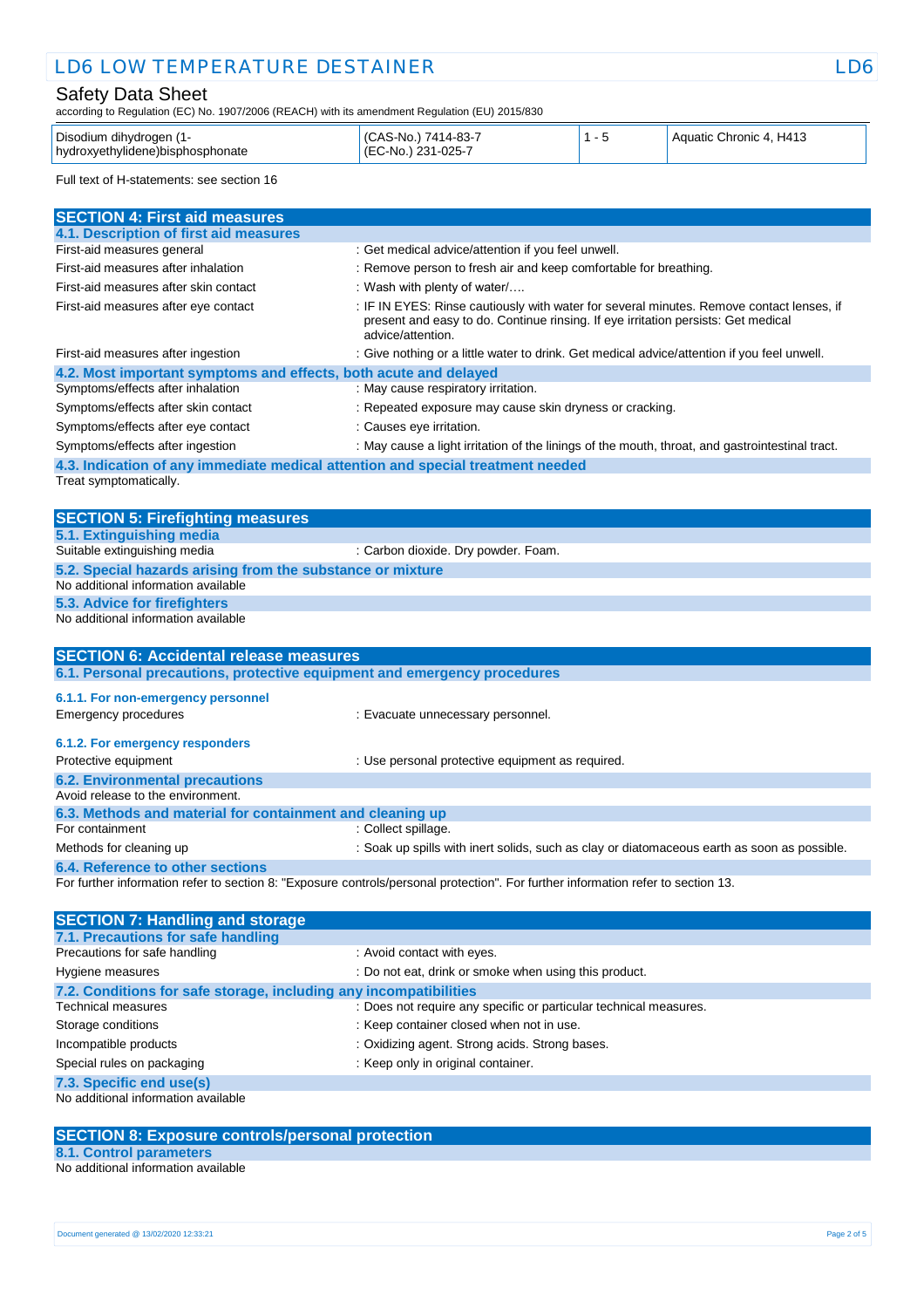### Safety Data Sheet

according to Regulation (EC) No. 1907/2006 (REACH) with its amendment Regulation (EU) 2015/830

### **8.2. Exposure controls**

### **Materials for protective clothing:**

Not required for normal conditions of use

#### **Hand protection:**

Chemical resistant gloves (according to European standard EN 374 or equivalent). Nitrile rubber gloves

#### **Eye protection:**

Safety glasses. EN 166

### **Personal protective equipment symbol(s):**



| <b>SECTION 9: Physical and chemical properties</b>         |                     |
|------------------------------------------------------------|---------------------|
| 9.1. Information on basic physical and chemical properties |                     |
| Physical state                                             | : Liquid            |
| Appearance                                                 | : Liquid.           |
| Colour                                                     | : white.            |
| Odour                                                      | : odourless.        |
| Odour threshold                                            | : No data available |
| рH                                                         | $\cdot$ 4           |
| Relative evaporation rate (butylacetate=1)                 | : No data available |
| Melting point                                              | : No data available |
| Freezing point                                             | : No data available |
| Boiling point                                              | : No data available |
| Flash point                                                | : No data available |
| Auto-ignition temperature                                  | : No data available |
| Decomposition temperature                                  | : No data available |
| Flammability (solid, gas)                                  | : No data available |
| Vapour pressure                                            | : No data available |
| Relative vapour density at 20 °C                           | : No data available |
| Relative density                                           | ۰ 1                 |
| Solubility                                                 | : No data available |
| Log Pow                                                    | : No data available |
| Viscosity, kinematic                                       | : No data available |
| Viscosity, dynamic                                         | : No data available |
| <b>Explosive properties</b>                                | : No data available |
| Oxidising properties                                       | : No data available |
| <b>Explosive limits</b>                                    | : No data available |
| 9.2. Other information                                     |                     |

No additional information available

**SECTION 10: Stability and reactivity 10.1. Reactivity** The product is non-reactive under normal conditions of use, storage and transport. **10.2. Chemical stability** Stable under normal conditions. **10.3. Possibility of hazardous reactions** No dangerous reactions known under normal conditions of use. **10.4. Conditions to avoid** None under recommended storage and handling conditions (see section 7). **10.5. Incompatible materials** None under normal use. **10.6. Hazardous decomposition products** Under normal conditions of storage and use, hazardous decomposition products should not be produced.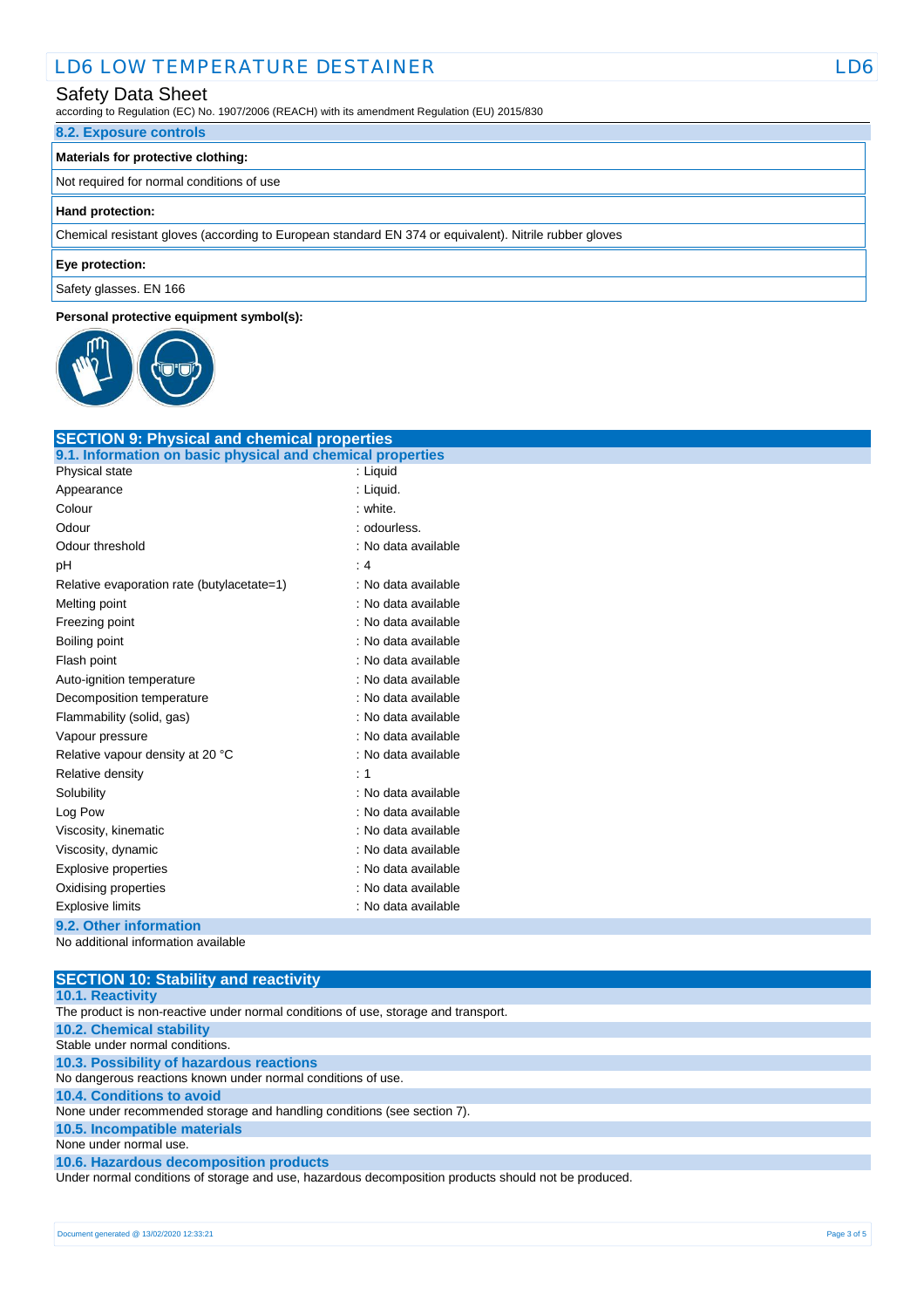# Safety Data Sheet

according to Regulation (EC) No. 1907/2006 (REACH) with its amendment Regulation (EU) 2015/830

| <b>SECTION 11: Toxicological information</b> |                              |
|----------------------------------------------|------------------------------|
| 11.1. Information on toxicological effects   |                              |
| Acute toxicity (oral)                        | : Not classified             |
| Acute toxicity (dermal)                      | : Not classified             |
| Acute toxicity (inhalation)                  | : Not classified             |
| Skin corrosion/irritation                    | : Not classified             |
|                                              | pH: 4                        |
| Serious eye damage/irritation                | : Causes serious eye damage. |
|                                              | pH: 4                        |
| Respiratory or skin sensitisation            | : Not classified             |
| Germ cell mutagenicity                       | : Not classified             |
| Carcinogenicity                              | : Not classified             |
| Reproductive toxicity                        | : Not classified             |
| STOT-single exposure                         | : Not classified             |
| STOT-repeated exposure                       | : Not classified             |
| Aspiration hazard                            | : Not classified             |

| <b>SECTION 12: Ecological information</b>                           |                  |  |
|---------------------------------------------------------------------|------------------|--|
| 12.1. Toxicity                                                      |                  |  |
| Hazardous to the aquatic environment, short-term<br>(acute)         | : Not classified |  |
| Hazardous to the aquatic environment, long-term<br>(chronic)        | : Not classified |  |
| 12.2. Persistence and degradability                                 |                  |  |
| No additional information available                                 |                  |  |
| 12.3. Bioaccumulative potential                                     |                  |  |
| Disodium dihydrogen (1-hydroxyethylidene)bisphosphonate (7414-83-7) |                  |  |
| Log Pow                                                             | $-5.84$          |  |
| 12.4. Mobility in soil                                              |                  |  |
| No additional information available                                 |                  |  |
| 12.5. Results of PBT and vPvB assessment                            |                  |  |
| No additional information available                                 |                  |  |
| 12.6. Other adverse effects<br>No additional information available  |                  |  |
|                                                                     |                  |  |
| <b>SECTION 13: Disposal considerations</b>                          |                  |  |
| <b>13.1. Waste treatment methods</b>                                |                  |  |
| No additional information available                                 |                  |  |
| <b>SECTION 14: Transport information</b>                            |                  |  |
| In accordance with ADR / RID / IMDG / IATA / ADN                    |                  |  |
| 14.1. UN number                                                     |                  |  |
| UN-No. (ADR)                                                        | : Not applicable |  |
| UN-No. (IMDG)                                                       | : Not applicable |  |
| UN-No. (IATA)                                                       | : Not applicable |  |
| 14.2. UN proper shipping name                                       |                  |  |
| Proper Shipping Name (ADR)                                          | : Not applicable |  |
| Proper Shipping Name (IMDG)                                         | : Not applicable |  |
| Proper Shipping Name (IATA)                                         | : Not applicable |  |
| 14.3. Transport hazard class(es)                                    |                  |  |
| ADR                                                                 |                  |  |
| Transport hazard class(es) (ADR)                                    | : Not applicable |  |
| <b>IMDG</b>                                                         |                  |  |
| Transport hazard class(es) (IMDG)                                   | : Not applicable |  |
| IATA                                                                |                  |  |
| Transport hazard class(es) (IATA)                                   | : Not applicable |  |
| 14.4. Packing group                                                 |                  |  |
| Packing group (ADR)                                                 | : Not applicable |  |
| Packing group (IMDG)                                                | : Not applicable |  |
| Document generated @ 13/02/2020 12:33:21                            | Page 4 of 5      |  |